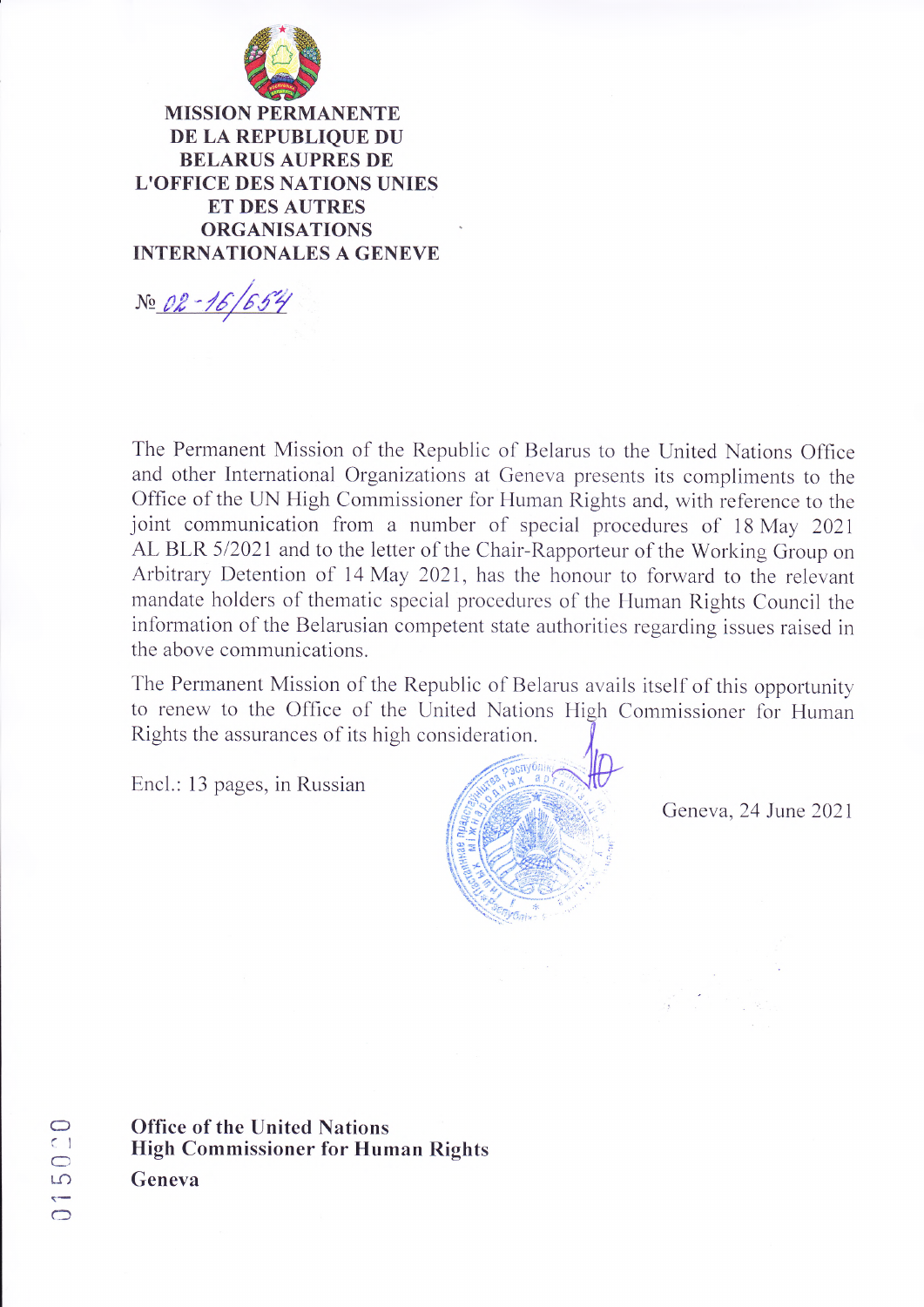#### *(Translated from Russian)*

### **Information on the request from the thematic special procedures of the Human Rights Council on the licensing of the activities of lawyers**

#### *Reference:* AL BLR 5/2021 of 18 March 2021

The Bar in Belarus is an independent legal institution that carries out its functions in accordance with the tasks entrusted to it under the country's Constitution for the provision of qualified legal assistance to natural and legal persons, with the objective of protecting their rights, freedoms and legal interests.

Based on the most progressive norms of international law, the Constitution of Belarus establishes the right of everyone to legal assistance, as an inalienable right.

The State guarantees legal aid to all citizens, suspects and accused persons when they are unable to defend themselves or to pay for the services of a lawyer.

In Belarus, the basic corpus of rules governing lawyers' activities is the Bar and Advocacy Act (referred to below as the Advocacy Act), which fully complies with the international principles and norms set forth in the universal international human rights instruments. It takes into account the requirements of the main international standards for ensuring access to lawyers' services, for the provision of special guarantees in criminal justice matters and for the qualification and training of lawyers and for the definition of their functions, rights and duties.

In accordance with the Basic Principles on the Role of Lawyers, adopted at the Eighth United Nations Congress on the Prevention of Crime and the Treatment of Offenders, in August 1990, Governments must ensure that efficient procedures and responsive mechanisms for effective and equal access to lawyers are provided for all persons.

In Belarus, in accordance with the Advocacy Act, any natural or legal persons may seek legal assistance from a lawyer of their choice for the protection of their rights and interests in courts, State bodies and other organizations. The law also provides for the right of a significant category of citizens to receive legal assistance free of charge.

The principle of the independence of lawyers is enshrined in the legislation on lawyers, which includes a number of guarantees of the unimpeded performance of their activities (article 16 of the Advocacy Act). According to this article, lawyers are independent in their activity and are subject only to the law.

It is prohibited to interfere in a lawyer's professional activity carried out in accordance with the law or to hinder such activity in any way, as well as to request that a lawyer reveal any information constituting attorney-client privilege.

All of the bodies and officials of Belarus, including the country's Ministry of Justice, recognize and respect attorney-client privilege between lawyers and the persons to whom they provide legal assistance in the exercise of their duties.

The State has created all the conditions required for the work of lawyers. In the performance of their duties, lawyers are guided by the legislation in force. They have freedom of speech and communicate without hindrance with their clients and with the persons they defend.

The broad powers of the country's lawyers, provided by the legislation on lawyers and the procedural law, allow them to carry out their functions in an appropriate manner in court and in other bodies, institutions, organizations and associations, and also in relations with officials.

According to article 17 of the Advocacy Act, a lawyer (or defender) is entitled to provide natural and legal persons with any legal assistance they need.

The court or any other body or official may not refuse a lawyer's right to represent the interests of a person seeking legal assistance.

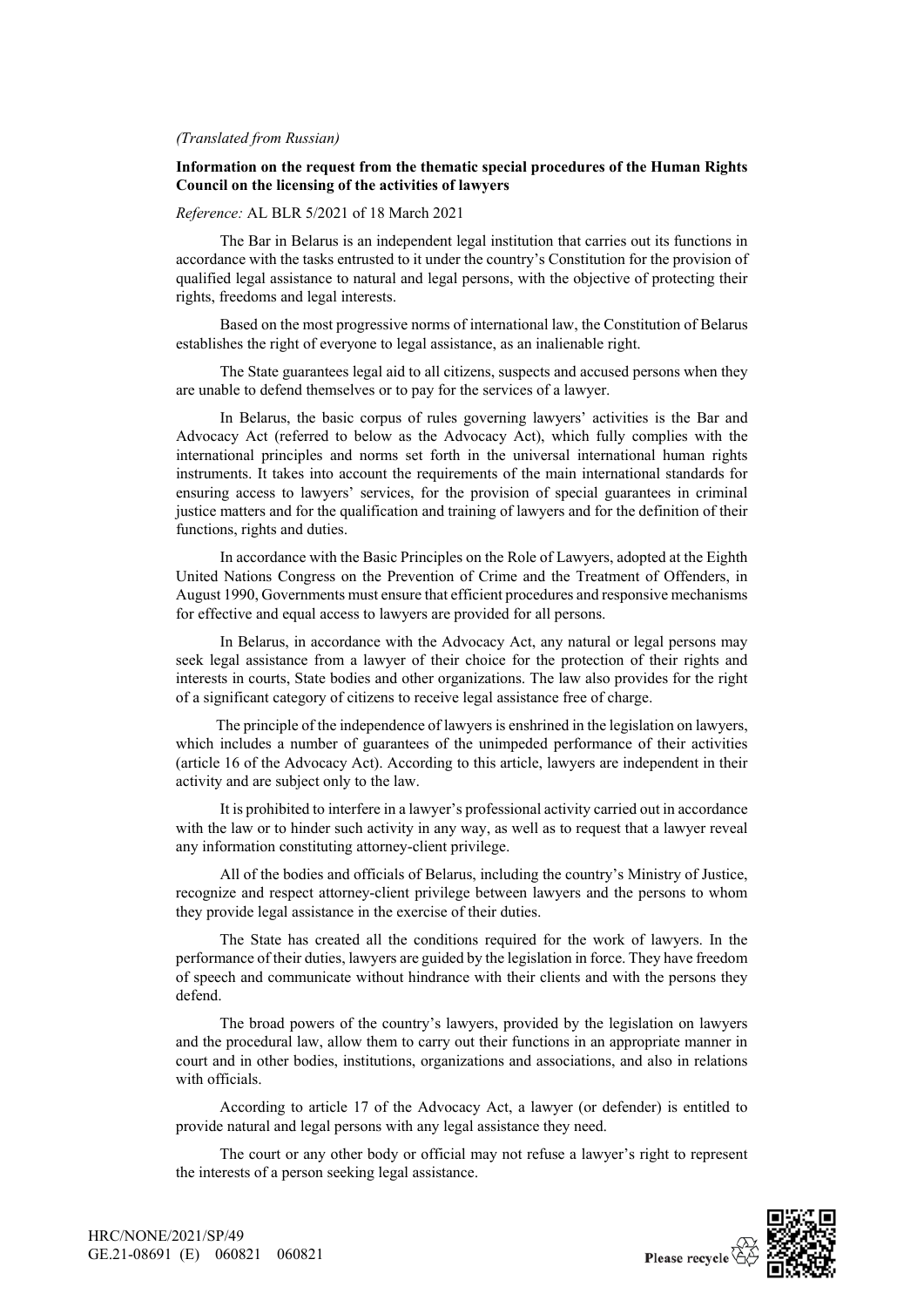Belarusian procedural law regulates in sufficient detail the powers of lawyers in gathering evidence and participating in the examination of cases.

The United Nations Congress on the Prevention of Crime and Treatment of Offenders also specified in the Basic Principles on the Role of Lawyers that lawyers have the right to take part in public discussion of matters concerning the law, the administration of justice and the promotion and protection of human rights.

This standard is implemented by means of paragraph 9 of the Rules for the Professional Ethics of Lawyers, approved by Decision No. 39 of the Ministry of Justice, of 6 February 2012, which states that lawyers must refer only to reliable information when providing information to the media.

Lawyers in Belarus work in the provincial and Minsk municipal Bar associations, which are brought together in the Belarusian Bar association. The affiliation of lawyers in the Bar association promotes self-governance and the improvement of the professional skills of lawyers and their legal and social protection.

The country's legislation guaranteeing the independence of lawyers also imposes a number of obligations on them in order to protect the rights, freedoms and legitimate interests of their clients (Advocacy Act, art. 18).

Such standards too are in conformity with the relevant international standards.

Thus, according to subparagraph 1.1 of the Code of Conduct for European Lawyers, the lawyer's duties do not begin and end with the faithful performance of what he or she is instructed to do so far as the law permits. A lawyer must serve the interests of justice as well as those whose rights and liberties he or she is trusted to assert and defend. In this regard, the Code imposes on the lawyer a set of obligations, both legal and moral.

Article 37 of the Advocacy Act assigns to the State the obligation to ensure that legal assistance is accessible and to ensure cooperation between State bodies and lawyers' selfgoverning bodies in protecting the rights, freedoms and interests of citizens and the provision of legal assistance to natural and legal persons.

Such obligations of States and State bodies also figure in article 2 of the International Covenant on Civil and Political Rights of 16 December 1966 and paragraph 2 of the Basic Principles on the Role of Lawyers.

In Belarus, the legal provisions obliging the Ministry of Justice to ensure the availability and quality of legal aid are implemented, inter alia, by imposing certain requirements on lawyers and by monitoring the implementation of the legislation's standards while respecting the principle of independence.

In accordance with the Regulation on the licensing of certain types of activity, approved by Presidential Decree No. 450 of 1 September 2010, the work of lawyers is a licensed activity. The licensing of these activities is carried out by the Ministry of Justice.

The licensing of lawyers is in compliance with the Basic Principles on the Role of Lawyers adopted by the United Nations Congress on the Prevention of Crime and Treatment of Offenders in 1990.

One of the requirements and conditions for the licensing of lawyers is compliance with the Advocacy Act.

Article 18 (1) of the Advocacy Act states that, in their activities, lawyers must strictly and rigorously follow the legislation, undergo certification, carry out other duties provided for by the Act and other legislative acts and comply with the Rules for the Professional Ethics of Lawyers, which require lawyers to follow the rules of professional morality and not to commit acts that degrade their honour and dignity, or actions that undermine the prestige of the profession.

The main objectives of the Bar are the provision of professional legal assistance to clients and participation in the legal education of citizens, with the aim of disseminating legal knowledge to improve the legal culture and respect for the law.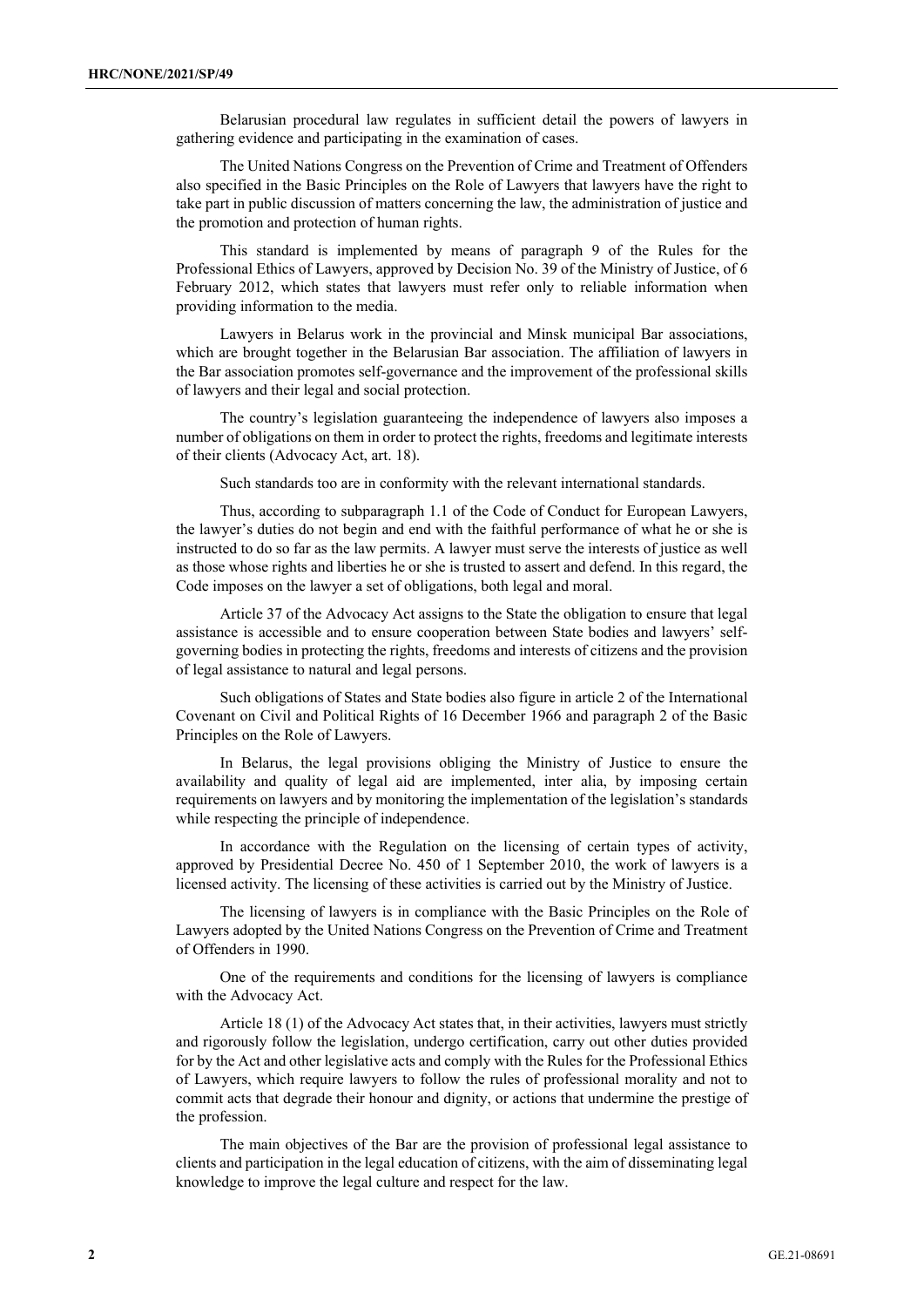Lawyers carrying out their public duties, as participants in the administration of justice and as public figures, in performing their tasks, must have profound respect for the law and must scrupulously abide by the legal standards.

The vast majority of lawyers carry out their professional duties with dignity, protecting the rights of citizens in the courts, law enforcement bodies and other organizations.

Within the Bar association, monitoring is regularly carried out in all of the country's regions. As a rule, decisions regarding which regions are to be checked are based on the number of citizens' complaints filed against lawyers.

In accordance with the Regulation on licensing, the Ministry of Justice has the power to terminate licences in cases prescribed by law, including in the event of serious violations of the legislation on licensing. These include misconduct incompatible with the title of a lawyer. A list of such misconduct is established by the Rules for the Professional Ethics of Lawyers.

Decisions taken by the Ministry of Justice are based on opinions of a collegial body, the Qualification Commission for legal practice in Belarus (referred to below as the Qualification Commission).

Under article 14 of the Advocacy Act, the Qualification Commission is composed of: the President of the national Bar association; one representative of each of the relevant local Bar associations (seven in total); and one representative each from the Supreme Court, the Office of the Procurator General, and other State bodies; five representatives from the Ministry of Justice; and two representatives from scientific organizations.

Thus, the composition of the Qualification Commission includes eight representatives of lawyers' self-governing bodies, and not two, as indicated in the information provided by the Special Rapporteurs of the United Nations Human Rights Council.

In a number of foreign States, commissions formed by State bodies review issues related to the performance of the legal profession.

The grounds for the decisions to terminate the licences of the lawyers L. S. Kazak, M. V. Kirilyuk, M. V. Konon, K. N. Mikhel, S. A. Pichukh, A. V. Pylchenko and V. S. Sozonchuk were their commission of gross violations of the legislation on licensing and of the requirements and conditions for licensing. These lawyers committed misconduct incompatible with the title of a lawyer. The list of such misconduct is established by the Rules for the Professional Ethics of Lawyers (commission of acts discrediting the title of lawyer and the Bar).

Specifically, the lawyers K. N. Mikhel, L. S. Kazak, M. V. Konon and S. A. Pichukh committed administrative offences by taking part in mass events without the appropriate permission of the local executive committees (K. N. Mikhel, M. V. Konon and S. A. Pichukh) and disobeyed a the lawful request of a police officer, made in the performance of official duties (L. S. Kazak). These facts have been established by court decisions.

The lawyer A. V. Pylchenko issued statements outside of his competence through the media and actually called for illegal actions, including the "blockading and disarming of military units". The statements by A. V. Pylchenko misled the public about the powers of State bodies and were not in compliance with procedural standards.

Lawyer M. V. Kirilyuk made public statements on the Internet global computer network in rude and offensive terms against representatives of State bodies, which is unacceptable.

With regard to the lawyer V. S. Sozonchuk, the Minsk municipal Bar association applied a disciplinary sanction against him in the form of exclusion from its membership for committing an offence incompatible with the title of a lawyer. This serves as grounds for the Ministry of Justice to consider terminating the licence.

Because of the specificities of their profession, lawyers all over the world are a reference point in society for moral standards of behaviour.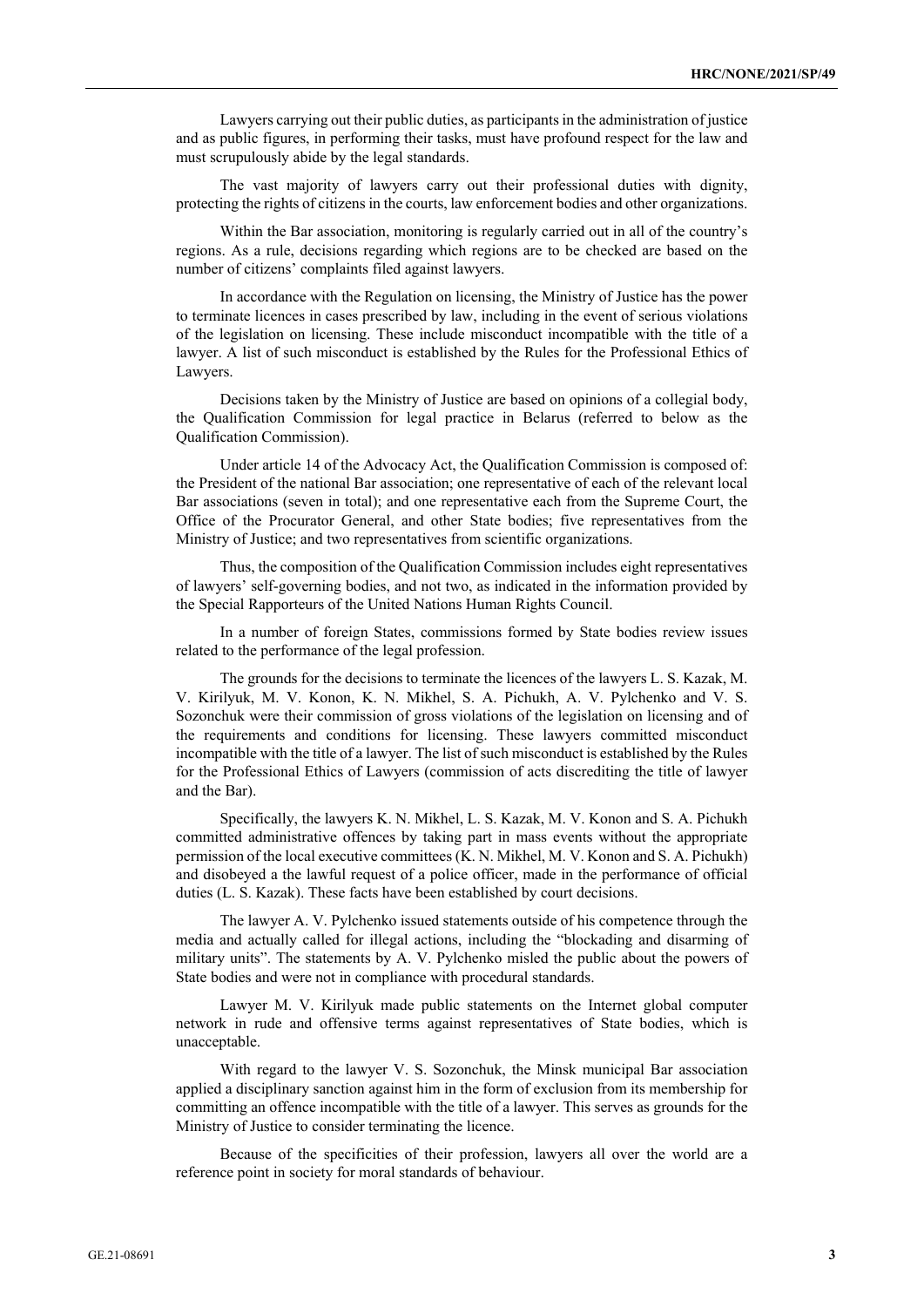Society places trust in the words of lawyers, assuming, with justification, that professional lawyers express views exclusively from a position based on the law.

Unlawful actions by a lawyer are much more harmful to relations in society than similar actions by other persons.

By committing administrative offences and using rude and offensive language in public statements, the lawyers mentioned above, as professionals in the field of law, could not fail to be aware of the illegality of their actions and the consequences of their acts. It follows that they committed those acts deliberately.

After review, the Qualifications Commission concluded that the above actions by the lawyers discredited the title of lawyer and the Bar association and amounted to misconduct incompatible with the title of a lawyer, and that the actions called for the termination of the validity of their licences.

The question of termination of licences was considered in the presence of the abovementioned lawyers, who were given the right to present their views.

Some of the lawyers in question appealed against the decisions of the Ministry of Justice in court, participating in the proceedings both in person and through legal representatives of their choice. Members of the public were also able to attend the court sessions.

On the issue of recertification of lawyers, we would like to report the following.

The legislation on lawyers establishes that lawyers are subject to scheduled and unscheduled recertification. The scheduled recertification takes place every five years.

The unscheduled recertification is undertaken by the Qualification Commission on the basis of a decision by the Ministry of Justice or the Council of the Belarusian national Bar association, when there is an indication of insufficient qualification:

- inadequate performance by lawyers of their professional duties; or
- receipt during a calendar year of two or more appeals (i.e., complaints) about actions (or omissions) by a lawyer indicating a violation of the legislation, which have been duly examined and found to be substantiated.

The Qualification Commission conducted unscheduled recertification procedures for a number of lawyers, including A. V. Bartashevich, O. V. Baranchik, S. A. Zikratsky, B. A. Leskovsky, V. V. Filipovich and E. V. Shinkarevich. They were based on indications of improper performance of their professional duties, revealed during selective inspections by the Minsk regional Bar association or demonstrated in their public comments having no basis in legislation and misleading citizens regarding the realization of their constitutional rights.

The main objectives of the recertification of lawyers are: evaluation of the lawyer's knowledge of the legislation; compliance by the lawyer with the legislation on lawyers; assessment of the lawyer's business and personal qualities; and determination of the ability of lawyers to perform their professional duties, in the event that there are indications that their qualifications are insufficient.

In Belarus, only lawyers are authorized to provide legal assistance to help people understand, properly use and follow the law. The aim of the legal assistance is to implement and protect the rights, freedoms and interests of their clients and to represent them in court, State bodies and other organizations and in their relations with natural persons.

The provision of legal assistance by lawyers presupposes that they have the necessary professional skills and a broad and complete knowledge of the legislation in force.

The Qualification Commission may therefore test lawyers' knowledge of the law by means of an interview, with a view to taking the appropriate decision on recertification.

During the recertification procedure, the lawyers mentioned above demonstrated a low level of knowledge of the legislation required for the performance of the activities of a lawyer. The Qualification Commission thus decided that they were unable to perform their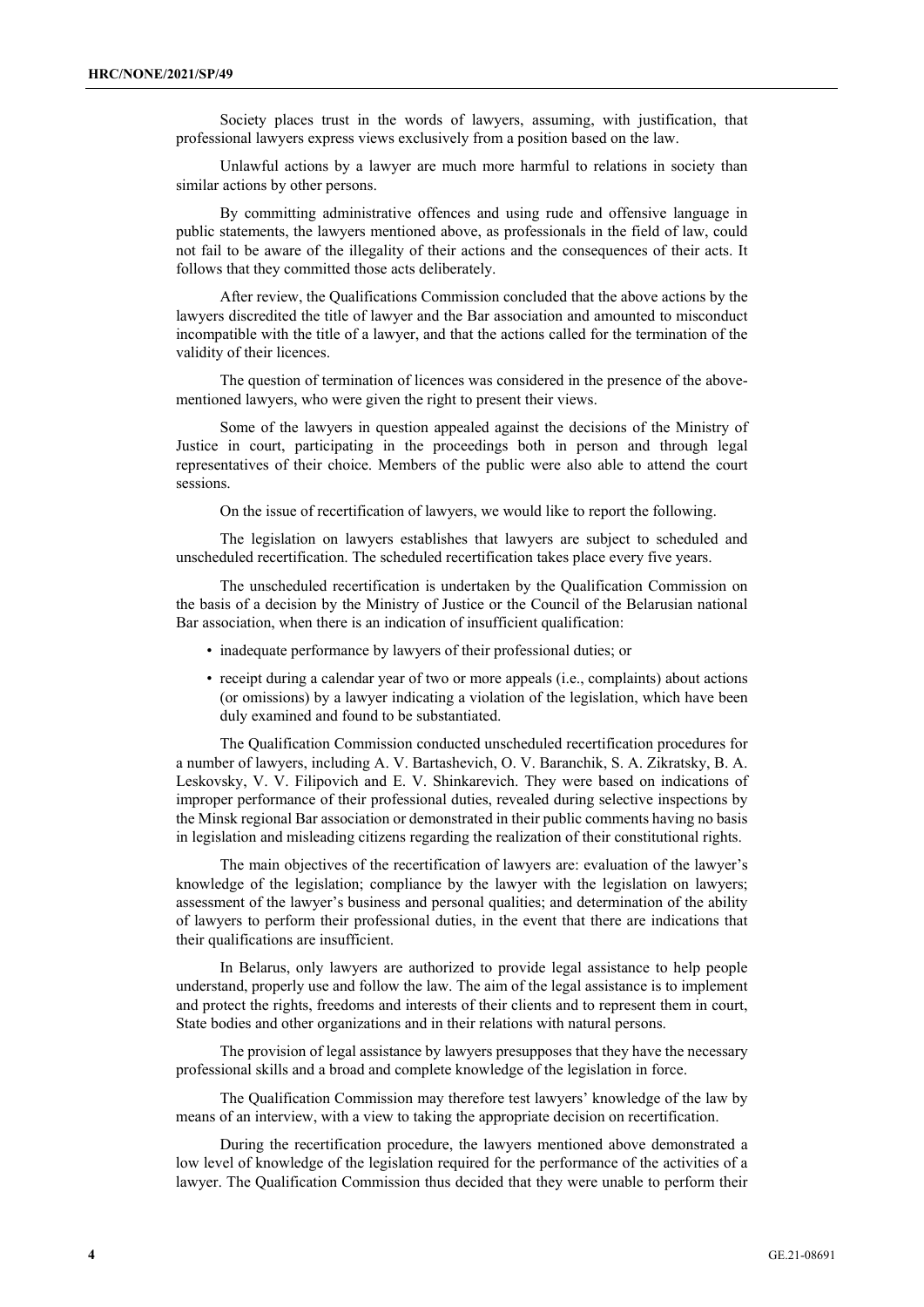professional duties owing to insufficient qualification. In accordance with the Advocacy Act, such a decision of the Qualification Commission terminates the licence's validity.

All of the responses of the Ministry of Justice to lawyers' violations are promptly and objectively reported on the Ministry's Internet portal and are based on the facts and legislative standards for the legal profession.

The monitoring functions of the lawyers' profession by the Ministry of Justice is carried out with observance of the principle of the independence of lawyers and noninterference in the professional activities of lawyers as they provide legal assistance.

In this regard, claims by some lawyers whose licences have been terminated that the Ministry of Justice exerted pressure on lawyers and interfered in their professional activities are without grounds, not supported by the facts or by documentation, unsubstantiated and based only on the statements of the offenders themselves.

The Ministry of Justice intends to continue to pursue a balanced policy aimed at improving the quality of legal assistance, ensuring the independence of the legal profession in the performance of its professional duties and strengthening the Bar with qualified personnel, since the qualified work of lawyers guarantees the protection of the legitimate interests of citizens and organizations.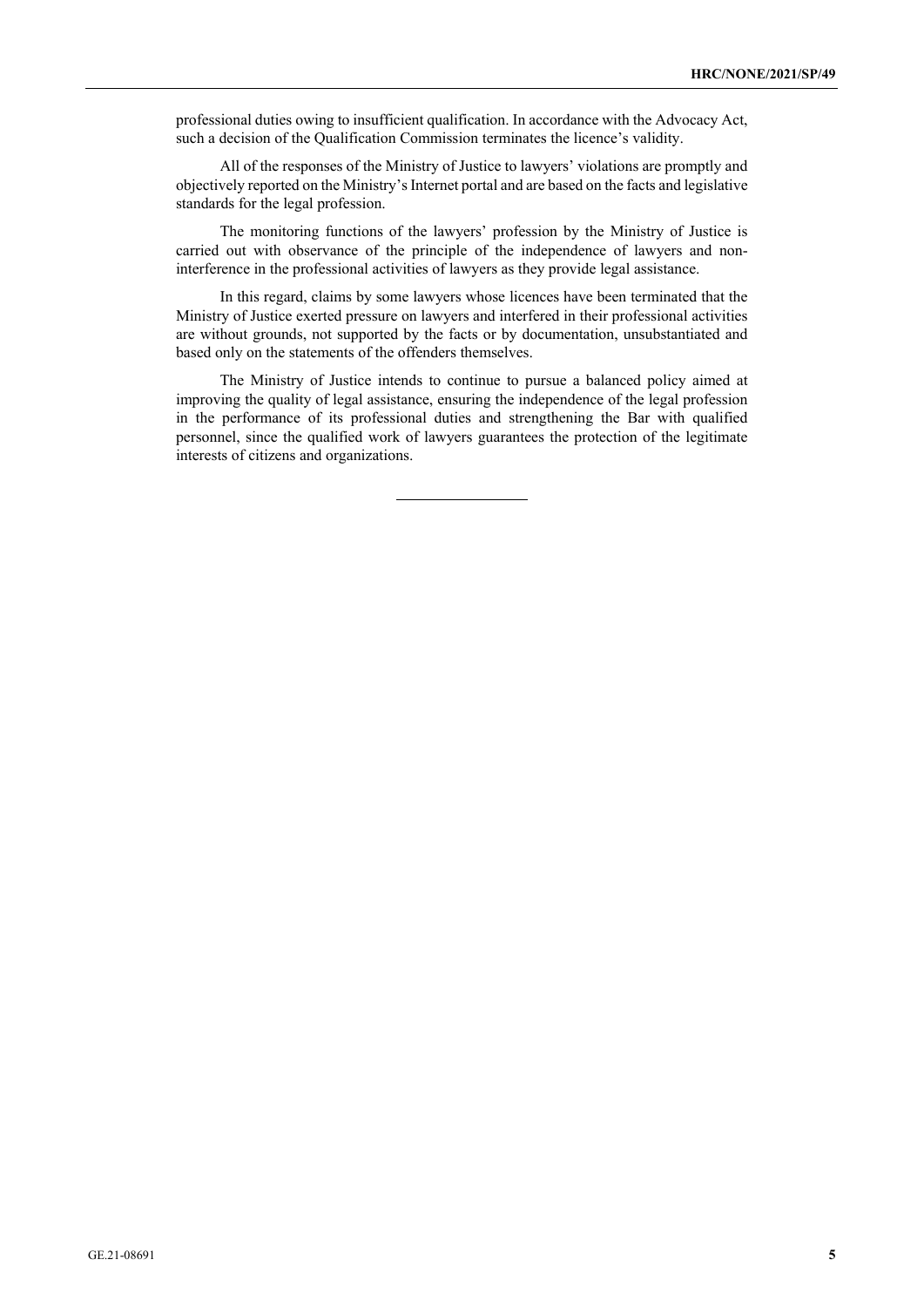## **Информация по запросу**

# **тематических специальных процедур Совета по правам человека по вопросу лицензирования профессиональной деятельности адвокатов**

*Reference: AL BLR 5/2021 of 18 March 2021*

Адвокатура в Республике Беларусь представляет собой независимый правовой институт, который осуществляет свои функции в соответствии с возложенными на нее Конституцией Республики Беларусь задачами по оказанию квалифицированной юридической помощи физическим и юридическим лицам в целях осуществления защиты их прав, свобод и законных интересов.

Основываясь на наиболее прогрессивных нормах международного права, Конституция Республики Беларусь провозглашает в качестве неотъемлемого право каждого на юридическую помощь.

Государство гарантирует юридическую помощь всем гражданам, подозреваемым или обвиняемым в случаях, когда они сами не могут осуществлять свою защиту или оплатить услуги адвоката.

В Республике Беларусь основополагающим сводом правил деятельности адвокатов является Закон Республики Беларусь «Об адвокатуре и адвокатской деятельности в Республике Беларусь» (далее – Закон об адвокатуре), который полностью соответствует международным принципам и нормам, закрепленным в универсальных международных документах по правам человека, в нем учтены требования основных международных стандартов относительно обеспечения доступа к услугам адвокатов, представления специальных гарантий в вопросах уголовного правосудия, требований к квалификации и подготовке адвокатов, их функций, прав и обязанностей.

В соответствии с Основными положениями о роли адвокатов, принятыми на VIII Конгрессе ООН по предупреждению преступлений в августе 1990 года (далее – Основные положения о роли адвокатов), правительства должны гарантировать эффективную процедуру и работающий механизм для реального и равного доступа к адвокатам всех лин.

В Республике Беларусь согласно Закону об адвокатуре любое физическое или юридическое лицо вправе обратиться за юридической помощью к адвокату по своему выбору для защиты своих прав и интересов в судах, государственных органах, иных организациях. При этом закон предусматривает право значительной категории граждан на получение юридической помощи безвозмездно.

Законодательством об адвокатуре закреплен принцип независимости адвокатской деятельности, включающий ряд гарантий беспрепятственного осуществления адвокатами своей деятельности (ст. 16 Закона об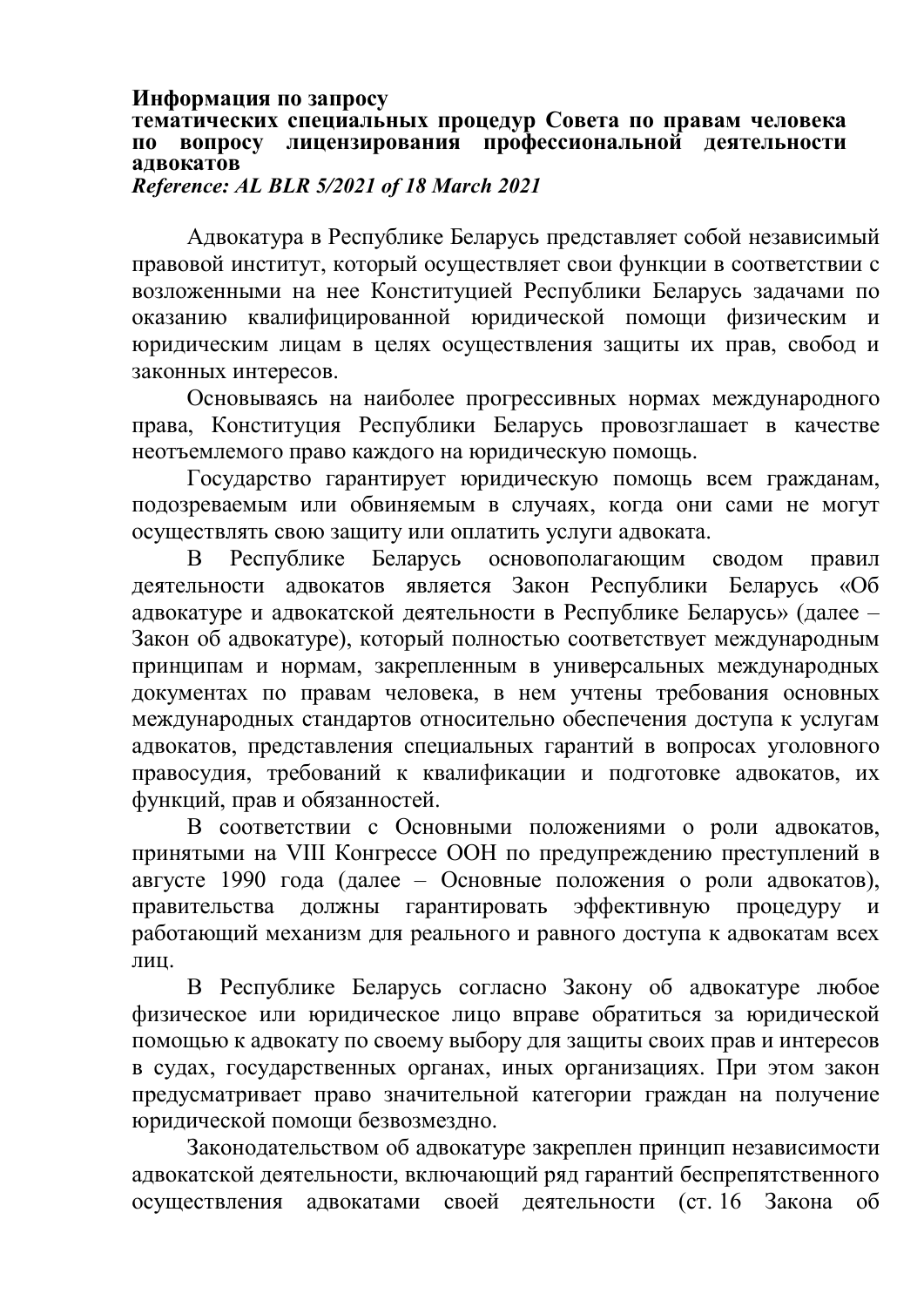адвокатуре). Согласно указанной статье адвокат в своей деятельности независим и подчиняется только закону.

Запрещается вмешательство в профессиональную деятельность адвоката, осуществляемую в соответствии с законодательством, либо препятствование этой деятельности каким бы то ни было образом, а также требование от адвоката сообщения каких-либо сведений, составляющих адвокатскую тайну.

Все органы и должностные лица Республики Беларусь, в том числе и Министерство юстиции Республики Беларусь, признают и соблюдают тайну консультаций адвоката с лицом, которому он оказывает юридическую помощь, при осуществлении им своих профессиональных обязанностей.

Государством созданы все условия для работы адвокатуры. При выполнении своих обязанностей адвокаты руководствуются действующим законодательством, пользуются свободой слова, беспрепятственно общаются со своим доверителем, подзащитным.

Широкие полномочия адвокатов республики, предоставленные законодательством об адвокатской деятельности и процессуальным законодательством, позволяют им на должном уровне осуществлять свои функции в суде, иных органах, в учреждениях, организациях, общественных объединениях, а также в отношениях с должностными лицами.

Согласно статье 17 Закона об адвокатуре адвокат (защитник) вправе оказывать физическим и юридическим лицам любую юридическую помощь, в которой они нуждаются.

Суд, любой иной орган или должностное лицо не могут отказать в признании права адвоката представлять интересы лица, обратившегося за юридической помощью.

Процессуальным законодательством Беларуси достаточно подробно регламентированы полномочия адвоката по собиранию доказательств, а также участию в рассмотрении дела.

Конгрессом ООН в Основных положениях о роли адвокатов было также определено, что адвокаты должны иметь право принимать участие в публичных дискуссиях по вопросам права, отправления правосудия, обеспечения и защиты прав человека.

Данная норма реализована в пункте 9 Правил профессиональной этики адвоката, утвержденных постановлением Министерства юстиции Республики Беларусь от 6 февраля 2012 г. №39, определяющем, что адвокат, участвуя в правовом воспитании граждан и предоставляя сведения в средства массовой информации, должен использовать только достоверную информацию.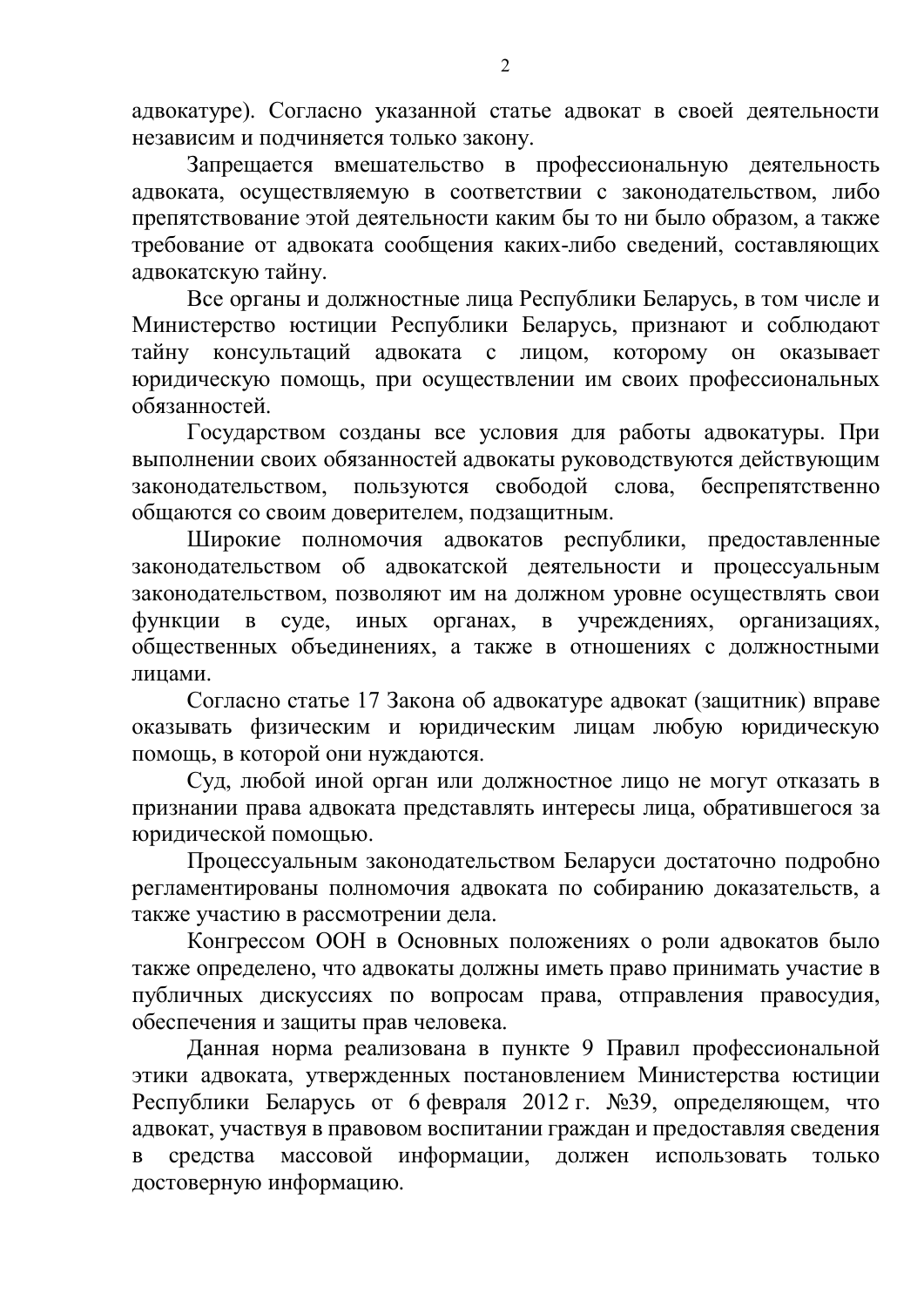Адвокаты Беларуси осуществляют деятельность в областных, Минской городской коллегиях адвокатов, объединенных в Белорусскую республиканскую коллегию адвокатов. Объединение адвокатов в коллегии содействует обеспечению самоуправления, повышению профессионального мастерства адвокатов, их правовой и социальной защищенности.

Законодательство Республики Беларусь, гарантирующее независимость адвокатов, в то же время в целях обеспечения прав клиентов возлагает на них ряд обязанностей (статья 18 Закона об адвокатуре).

Данные нормы также соответствуют международным стандартам.

Так, в соответствии с подпунктом 1.1 пункта 1 Общего кодекса правил для адвокатов стран Европейского сообщества обязанности адвоката не ограничиваются добросовестным исполнением поручения в рамках закона. Адвокат должен служить интересам правосудия, точно так же, как и интересам тех, чьи права и свободы ему доверено защищать. В этой связи названным кодексом на адвоката возлагается целый комплекс обязательств, как юридического, так и морального характера.

При этом на государство согласно статье 37 Закона об адвокатуре возложена обязанность по обеспечению доступности юридической помощи, а также сотрудничества государственных органов и органов адвокатского самоуправления в деле обеспечения защиты прав, свобод и интересов граждан, оказания юридической помощи физическим и юридическим лицам.

Такие обязанности государств и их органов также закреплены в статье 2 Международного пакта о гражданских и политических правах от 16 декабря 1966 г. и пункте 2 Основных положений о роли адвокатов.

В Беларуси положения закона, возлагающие на Министерство юстиции обязанность обеспечить доступность юридической помощи и ее качество, реализуются, в том числе посредством предъявления определенных требований к адвокатам и осуществления контроля за исполнением норм законодательства при соблюдении принципа независимости.

В соответствии с Положением о лицензировании отдельных видов деятельности, утвержденным Указом Президента Республики Беларусь от 1 сентября 2010 г. №450 (далее – Положение о лицензировании), адвокатская деятельность в Республике Беларусь является лицензируемым видом деятельности. Лицензирование данной деятельности осуществляется Министерством юстиции.

Лицензирование адвокатской деятельности соответствует Основным принципам, касающимся роли юристов, принятым Конгрессом ООН по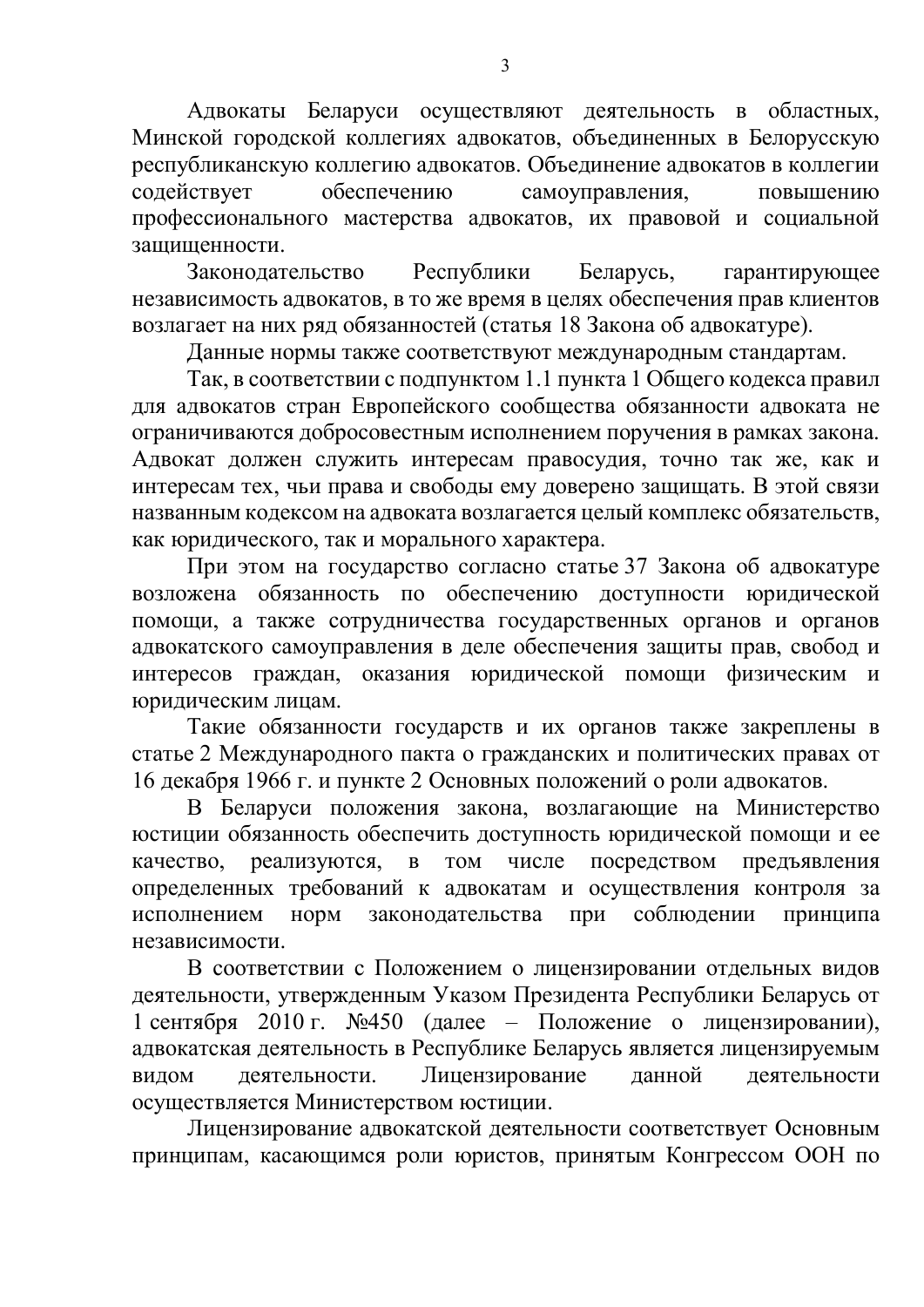предупреждению преступлений и обращению с правонарушителями в 1990 году.

Одним из лицензионных требований и условий, предъявляемых к адвокату, является соблюдение Закона об адвокатуре.

Пунктом 1 статьи 18 Закона об адвокатуре установлено, что адвокат в своей деятельности обязан точно и неукоснительно соблюдать законодательство, проходить аттестацию, выполнять иные обязанности, предусмотренные Законом об адвокатуре и другими актами законодательства, соблюдать Правила профессиональной этики адвоката, предписывающие адвокату придерживаться норм профессиональной морали, не совершать поступков, унижающих его честь и достоинство, а также действий, подрывающих престиж адвокатуры.

Основными задачами адвокатуры являются оказание на профессиональной основе юридической помощи клиентам, а также участие в правовом воспитании граждан, направленном на распространение правовых знаний для роста правовой культуры и уважительного отношения к праву.

Адвокат, выполняющий публично-правовые функции, являющийся участником отправления правосудия и общественным деятелем, при выполнении возложенных на него задач должен иметь глубокое уважение к закону и неукоснительно соблюдать его нормы.

Подавляющее большинство адвокатов достойно выполняют свои профессиональные обязанности, защищая права граждан в судах, правоохранительных органах, иных организациях.

Контрольная деятельность в системе адвокатуры ведется регулярно по всем регионам республики. Как правило, определение региона, в котором будет проводиться проверка, базируется на количестве жалоб граждан на действия адвокатов.

В соответствии с Положением о лицензировании на Министерство юстиции Республики Беларусь возложены полномочия по прекращению действия лицензий в предусмотренных законодательством случаях, в том числе в случае грубых нарушений законодательства о лицензировании, к которым относится совершение проступков, несовместимых со званием адвоката, перечень которых установлен Правилами профессиональной этики адвоката.

Принимаемые Министерством юстиции решения основываются на заключении коллегиального органа – Квалификационной комиссии по вопросам адвокатской деятельности в Республике Беларусь (далее – Квалификационная комиссия).

Согласно статье 14 Закона об адвокатуре в состав Квалификационной комиссии входят: председатель Белорусской республиканской коллегии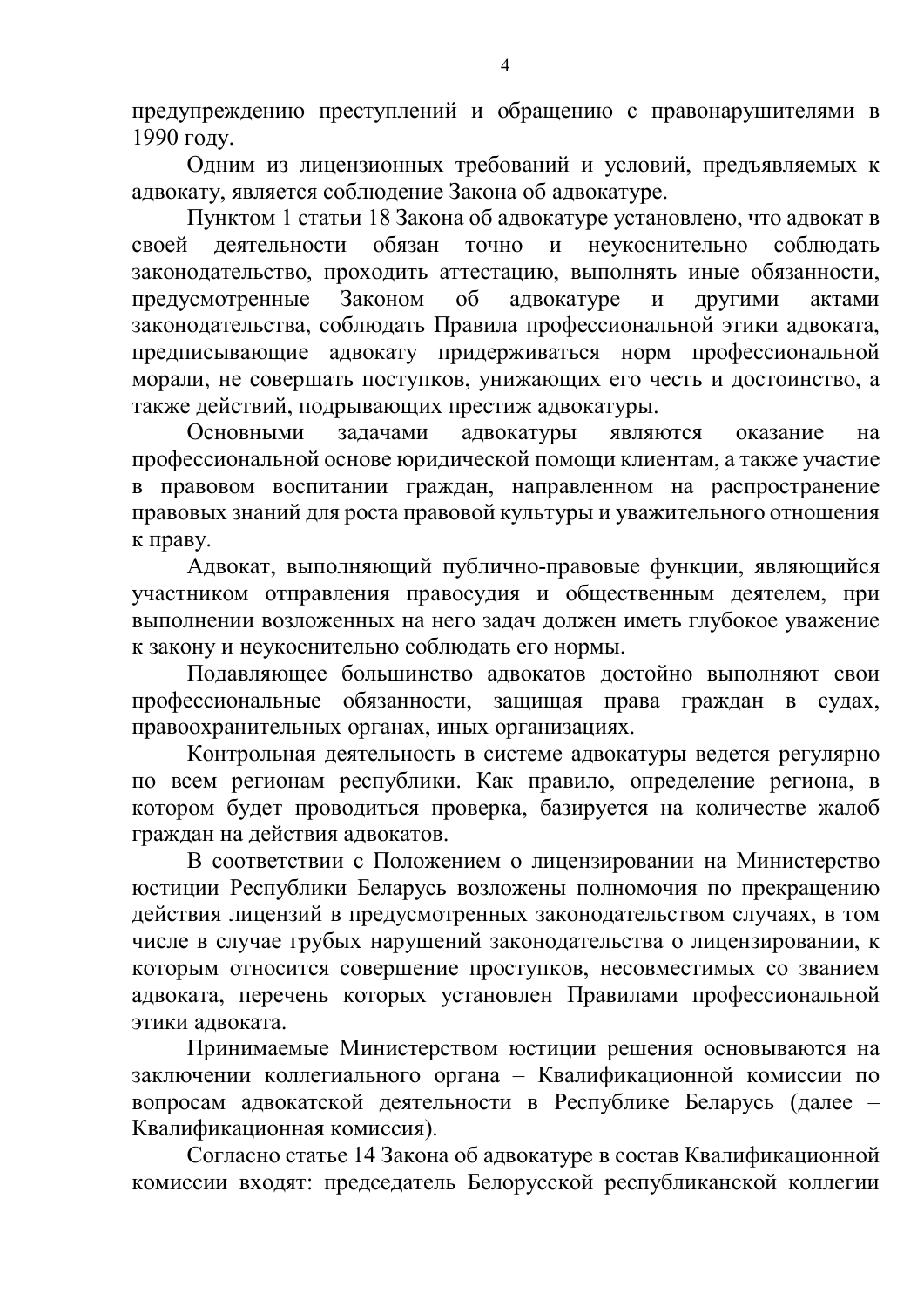адвокатов, по одному представителю от территориальных коллегий адвокатов (всего их 7), по одному представителю от Верховного Суда, Генеральной прокуратуры, иных государственных органов; пять представителей от Министерства юстиции; два представителя от научных организаций.

Таким образом, в составе Квалификационной комиссии восемь представителей органов адвокатского самоуправления, а не два, как указано в информации специальных докладчиков СПЧ ООН.

Рассмотрение вопросов, связанных с осуществлением адвокатской деятельности, комиссиями, формируемыми государственными органами, является практикой ряда зарубежных государств.

Основанием для принятия решений о прекращении действия лицензий в отношении адвокатов Казак Л.С., Кирилюка М.В., Конона М.В., Михеля К.Н., Пичуха С.А., Пыльченко А.В., Созончука В.С. послужили факты совершения ими грубых нарушений законодательства о лицензировании, лицензионных требований и условий, выразившиеся в совершении указанными адвокатами проступков, несовместимых со званием адвоката, перечень которых установлен Правилами профессиональной этики адвоката (совершение действий, дискредитирующих звание адвоката и адвокатуру).

В частности, адвокаты Михель К.Н., Казак Л.С., Конон М.В., Пичуха С.А. совершили административные правонарушения, приняв участие в массовых мероприятиях без соответствующего разрешения местного исполнительного комитета (Михель К.Н., Конон М.В. и Пичуха С.А.), оказав неповиновение законному требованию сотрудника милиции при исполнении им служебных обязанностей (Казак Л.С.). Данные факты установлены судебными решениями.

Адвокат Пыльченко А.В. допустил в средствах массовой информации некомпетентные комментарии и фактически призывал к противоправным действиям, в том числе к «блокированию и разоружению воинских подразделений». При этом заявления Пыльченко А.В. вводили общественность в заблуждение относительно полномочий государственных органов и не согласовывались с процессуальными нормами.

Адвокат Кирилюк М.В. допустил в глобальной компьютерной сети Интернет публичные заявления, содержащие грубые, бестактные выражения в отношении представителей государственных органов, что является недопустимым.

В отношении адвоката Созончука В.С. Минская городская коллегия адвокатов применила дисциплинарное взыскание в виде исключения из ее состава за совершение проступка, несовместимого со званием адвоката, что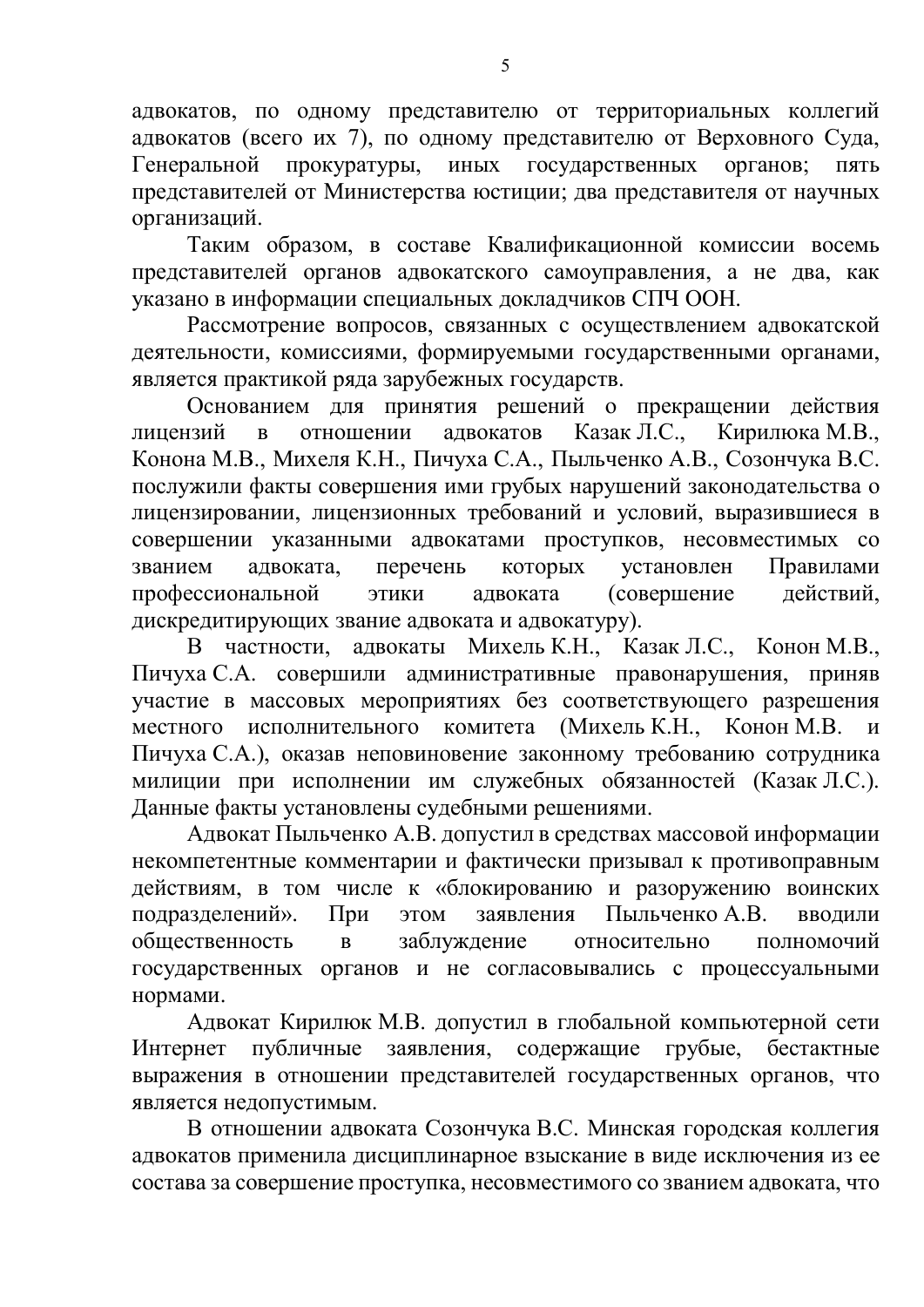является для Министерства юстиции основанием для рассмотрения вопроса о прекращении действия лицензии.

В силу особенности своей профессиональной деятельности адвокаты во всём мире являются для общества ориентиром нравственных норм поведения.

К словам адвоката общество относится с доверием, обоснованно полагая, что профессиональный юрист высказывается исключительно с позиции права.

Неправомерные действия адвоката наносят общественным отношениям гораздо больший вред, чем подобные действия иного лица.

Совершая административные правонарушения, допуская грубые и бестактные выражения в публичных заявлениях, указанные адвокаты, будучи специалистами в области права, не могли не осознавать противоправность своих действий и последствий их совершения, следовательно, допустили их умышленно.

По итогам рассмотрения Квалификационная комиссия пришла к выводу, что вышеуказанные действия адвокатов являются дискредитирующими звание адвоката и адвокатуру, что относится к проступку, не совместимому со званием адвоката, и влечет прекращение действия лицензии.

Вопрос о прекращении действия лицензий рассматривался в присутствии вышеуказанных адвокатов, которым было предоставлено право на представление своего мнения.

Отдельные из указанных адвокатов обжаловали решения Министерства юстиции в суде, участвуя в судебном разбирательстве как лично, так и через представителей – адвокатов по своему выбору. В судебных заседаниях могли присутствовать и представители общественности.

По вопросу проведения аттестации адвокатов сообщаем следующее.

Законодательством об адвокатуре установлено, что адвокаты проходят очередную и внеочередную аттестацию. Очередная аттестация проводится один раз в пять лет.

Внеочередная аттестация проводится Квалификационной комиссией на основании соответствующего представления Министерства юстиции либо совета Белорусской республиканской коллегии адвокатов в случае выявления фактов, свидетельствующих о недостаточной квалификации адвоката:

выявления фактов ненадлежащего выполнения адвокатом своих профессиональных обязанностей;

поступления в течение календарного года двух и более обращений (жалоб) на действия (бездействие) адвоката, свидетельствующих о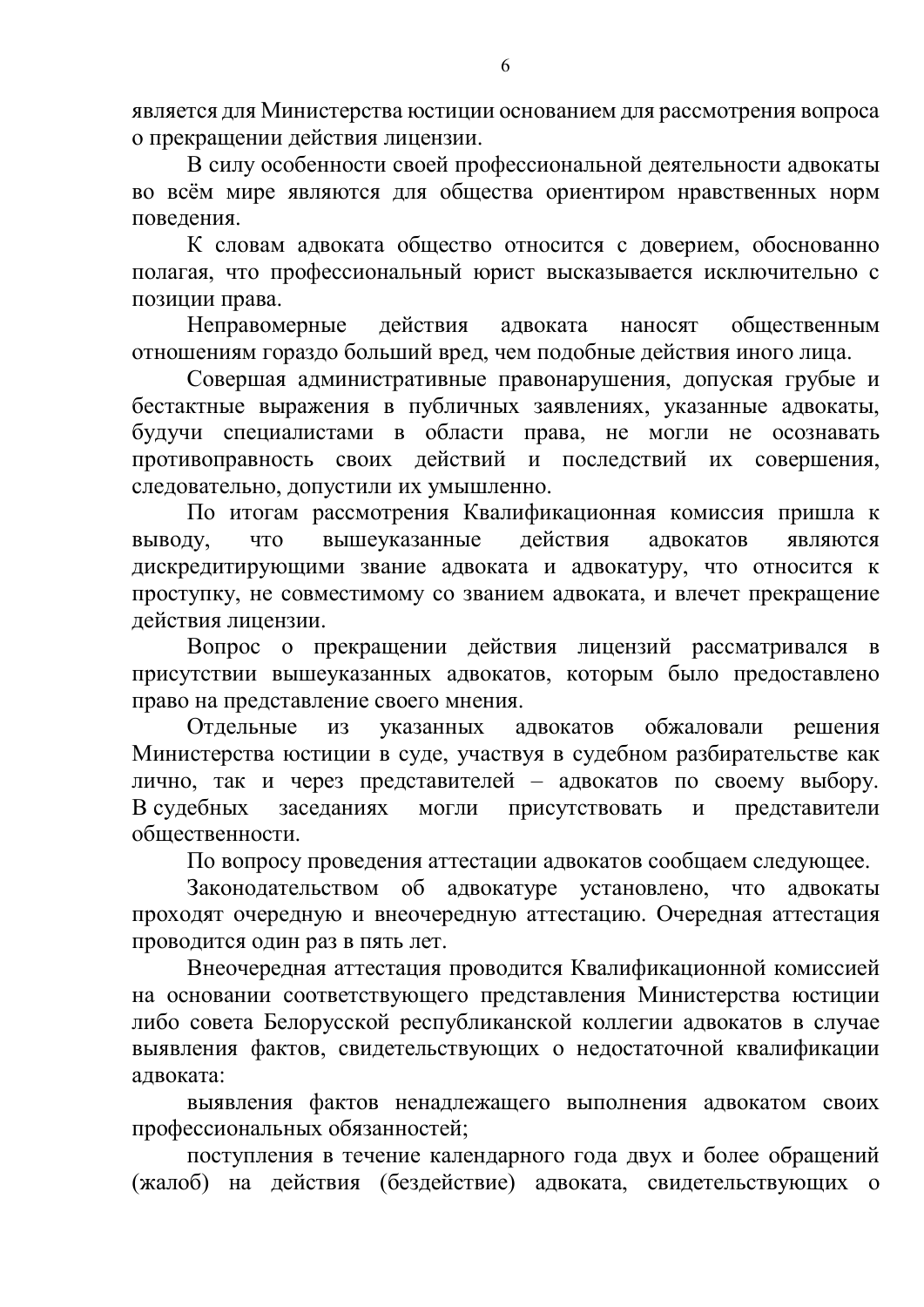нарушении адвокатом законодательства, которые были в установленном порядке рассмотрены и признаны обоснованными.

Квалификационной комиссией проведена внеочередная аттестация ряда адвокатов, в том числе Барташевича А.В., Баранчик О.В., Зикрацкого С.А., Лесковского Б.А., Филиповича В.В., Шинкаревич Е.В., основанием для которой послужили факты, свидетельствующие о ненадлежащем выполнении ими своих профессиональных обязанностей, выявленные в ходе выборочной проверки деятельности Минской областной коллегии адвокатов либо выразившиеся в предоставлении публичных комментариев, не основанных на законодательстве и вводящих в заблуждение граждан относительно реализации своего конституционного права.

Основными задачами аттестации адвокатов являются: оценка знаний адвокатом законодательства; соблюдение адвокатом законодательства об адвокатуре; оценка деловых и личностных качеств адвоката; определение возможности выполнения адвокатом своих профессиональных обязанностей в случае выявления фактов, свидетельствующих о его недостаточной квалификации.

В Беларуси только адвокаты наделены правом осуществления юридической помощи по оказанию содействия в понимании, правильном использовании и соблюдении законодательства, которая направлена на осуществление и защиту прав, свобод и интересов клиентов, а также представительство клиентов в судах, государственных органах, иных организациях и перед физическими лицами.

Оказание адвокатом юридической помощи предполагает обладание им необходимыми профессиональными навыками, широким и полным знанием действующего законодательства.

В этой связи в целях принятия по итогам аттестации соответствующего решения Квалификационная комиссия вправе проверить знания адвокатом законодательства в форме собеседования.

В ходе аттестации вышеназванные адвокаты показали низкий уровень знаний законодательства, необходимых для осуществления адвокатской деятельности, в связи с чем Квалификационной комиссией приняты решения о невозможности выполнения ими своих профессиональных обязанностей вследствие недостаточной квалификации. Принятие Квалификационной комиссией указанного решения в соответствии с Законом об адвокатуре влечет прекращение действия лицензии.

Все действия Министерства юстиции Республики Беларусь по реагированию на нарушения адвокатов оперативно и объективно освещаются на Интернет-портале министерства и основываются на фактах и нормах законодательства об адвокатуре.